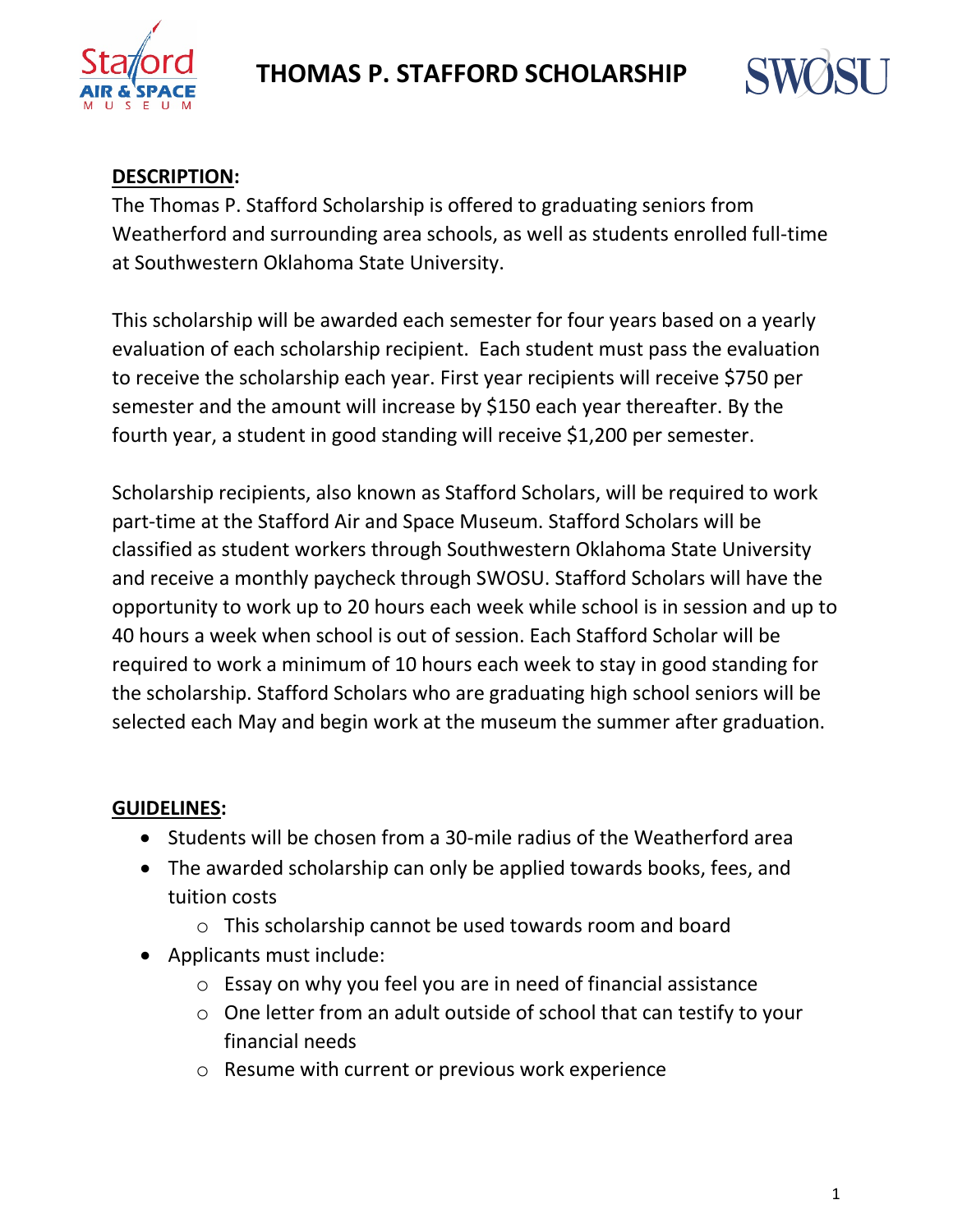

## **THOMAS P. STAFFORD SCHOLARSHIP**



| First, Middle, Last Name:            |  |  |  |  |  |  |
|--------------------------------------|--|--|--|--|--|--|
| Date of Birth:                       |  |  |  |  |  |  |
| <b>Social Security Number:</b>       |  |  |  |  |  |  |
| Phone:                               |  |  |  |  |  |  |
| <b>Mailing Address:</b>              |  |  |  |  |  |  |
| <b>High School and Location:</b>     |  |  |  |  |  |  |
| <b>Mother's Name and Occupation:</b> |  |  |  |  |  |  |
| <b>Father's Name and Occupation:</b> |  |  |  |  |  |  |
| <b>Parent's Address:</b>             |  |  |  |  |  |  |

**Name three areas of interest in which you might declare a college major:** 

**Name the college/university you plan to attend:** 

**If you are considering a second choice, please list it here:** 

**List any scholarships, grants, or loans you have received:**

**List the extra-curricular high school and/or community activities you have participated:** 

**List any awards and/or special recognition received:** 

**List the activities you plan to participate in while in college:** 

**What profession or occupation do you plan to follow upon graduation:**

**If you are selected to receive this scholarship, are you willing to be a part-time student employee at the Stafford Air and Space Museum? YES NO**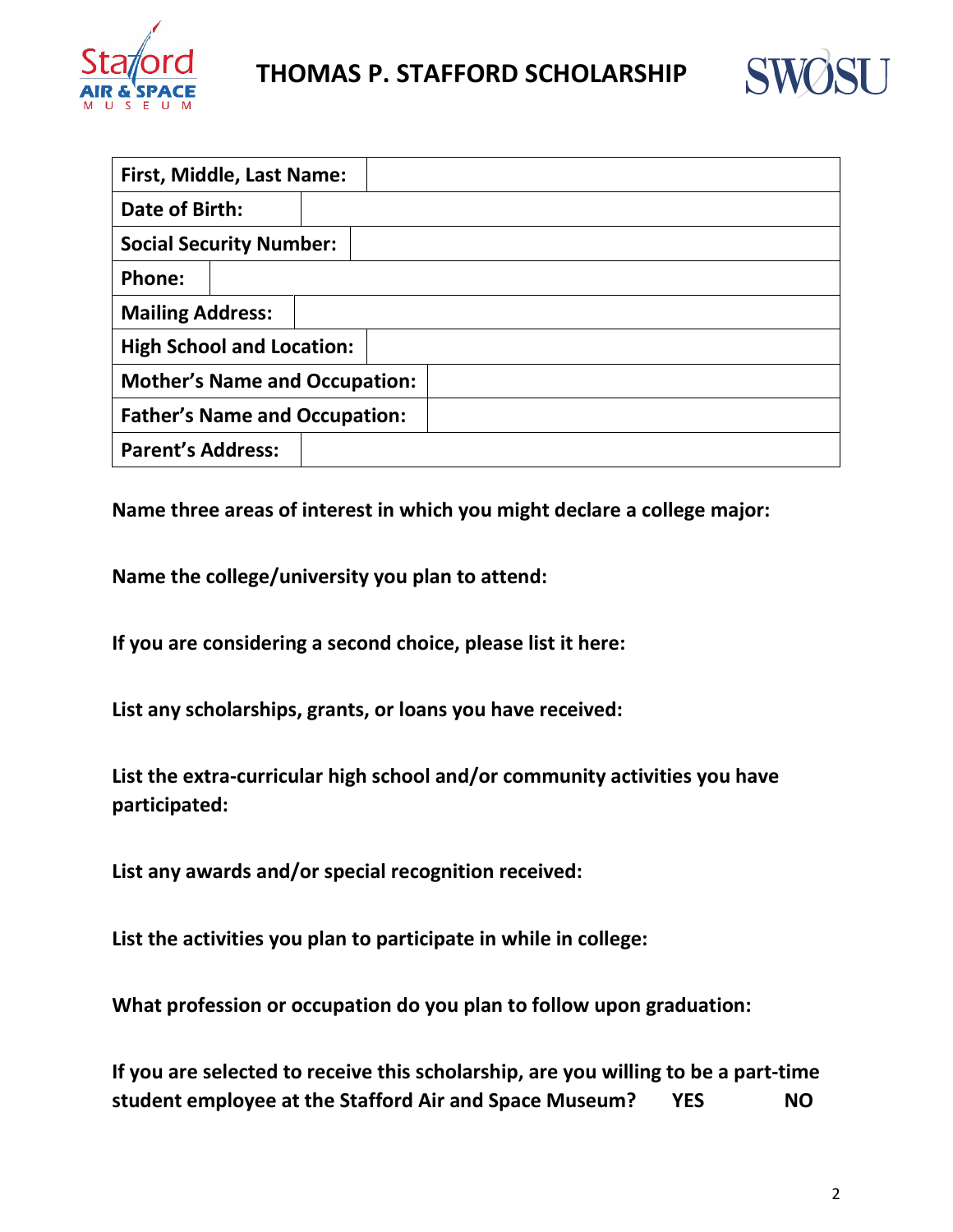



#### **OTHER REQUIREMENTS:**

- 1. Student must write an essay on why you feel you are in need of financial assistance.
- 2. Enclose one letter from an adult outside of school that can testify to your financial needs.
- 3. Include resume with current or previous work experience
- 4. Student must have the following form completely by principal, counselor, or school official and return with the application, essay, and letter.

Applications should be returned to the High School counselor's office.